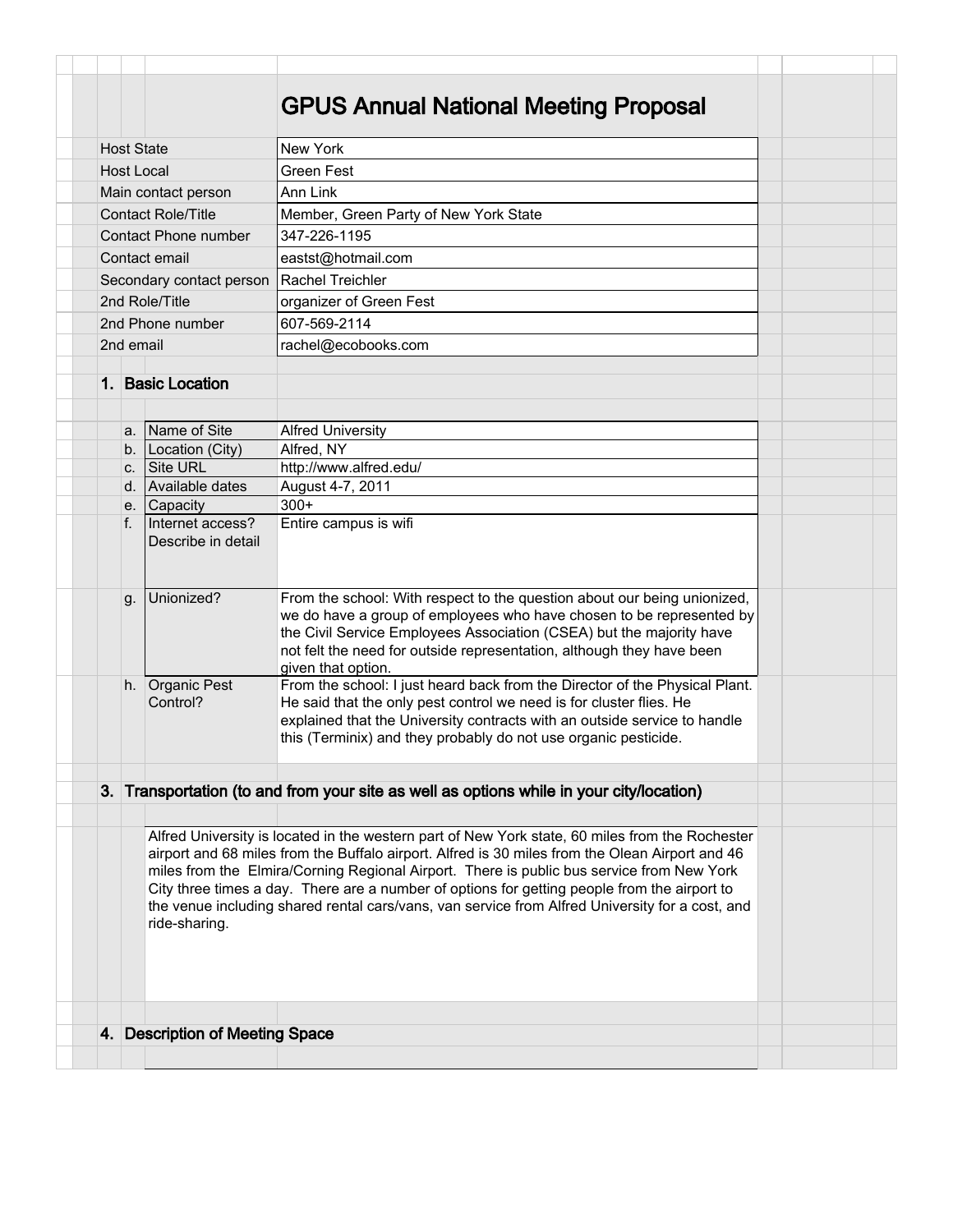| Alfred University is a friendly, vibrant living/learning community with a focus on "green" http:<br>//www.alfred.edu/campus/going-green.cfm. Founded in 1836, AU offers 40 undergraduate<br>majors and a host of clubs, organizations and recreational opportunities. The campus is<br>located in Alfred, New York, a village of 4,000 in the beautiful foothills of the Allegheny<br>Mountains. We will be the only group on campus for the weekend. We will have use of<br>classrooms, lecture halls, meeting rooms and other halls and auditoriums. We will also have<br>use of the grounds for vendors and workshops that are appropriate for outdoors. A/V<br>equipment provided includes microphones, overhead projectors, slide projector, screens,<br>televisions, DVD/VCRs and computers. |  |
|----------------------------------------------------------------------------------------------------------------------------------------------------------------------------------------------------------------------------------------------------------------------------------------------------------------------------------------------------------------------------------------------------------------------------------------------------------------------------------------------------------------------------------------------------------------------------------------------------------------------------------------------------------------------------------------------------------------------------------------------------------------------------------------------------|--|
| 5. Description of Lodging Options                                                                                                                                                                                                                                                                                                                                                                                                                                                                                                                                                                                                                                                                                                                                                                  |  |
|                                                                                                                                                                                                                                                                                                                                                                                                                                                                                                                                                                                                                                                                                                                                                                                                    |  |
| There are a variety of lodging options available including camping areas for \$10 per night per<br>person. There are traditional dorm-style rooms for \$25 a night and suite-style rooms for \$35 a<br>night with discounts for children. Bed linens and towels are available for a \$10 fee. There is<br>NYS sales tax of 8.5% on lodging and meals. There is an inn on campus for a discounted rate<br>of \$89-\$115 a night.                                                                                                                                                                                                                                                                                                                                                                    |  |
|                                                                                                                                                                                                                                                                                                                                                                                                                                                                                                                                                                                                                                                                                                                                                                                                    |  |
|                                                                                                                                                                                                                                                                                                                                                                                                                                                                                                                                                                                                                                                                                                                                                                                                    |  |
| 6. Description of Food Availability/Meal Options                                                                                                                                                                                                                                                                                                                                                                                                                                                                                                                                                                                                                                                                                                                                                   |  |
|                                                                                                                                                                                                                                                                                                                                                                                                                                                                                                                                                                                                                                                                                                                                                                                                    |  |
| Meals will be provided cafeteria-style in a variety of meal plans ranging from \$55-80 (see<br>below). The food is plentiful and hearty with a variety of selections including vegan, vegetarian<br>and meat selections. The dining service uses as much locally-grown food as possible. There<br>is a campus store which offers drinks and snack between meal-times. Within one block of the<br>campus there are several local restaurants and bars.                                                                                                                                                                                                                                                                                                                                              |  |
| Meal Plan Options:                                                                                                                                                                                                                                                                                                                                                                                                                                                                                                                                                                                                                                                                                                                                                                                 |  |
| 6 meals (Friday dinner through Sunday lunch) - \$80                                                                                                                                                                                                                                                                                                                                                                                                                                                                                                                                                                                                                                                                                                                                                |  |
| 4 meals (Saturday lunch through Sunday lunch) - \$55                                                                                                                                                                                                                                                                                                                                                                                                                                                                                                                                                                                                                                                                                                                                               |  |
| Children aged 4-9, half price. Children 3 and under, free,<br>plus NYS sales tax of 8.5%                                                                                                                                                                                                                                                                                                                                                                                                                                                                                                                                                                                                                                                                                                           |  |
| 7. Commitment of State & Local Parties                                                                                                                                                                                                                                                                                                                                                                                                                                                                                                                                                                                                                                                                                                                                                             |  |